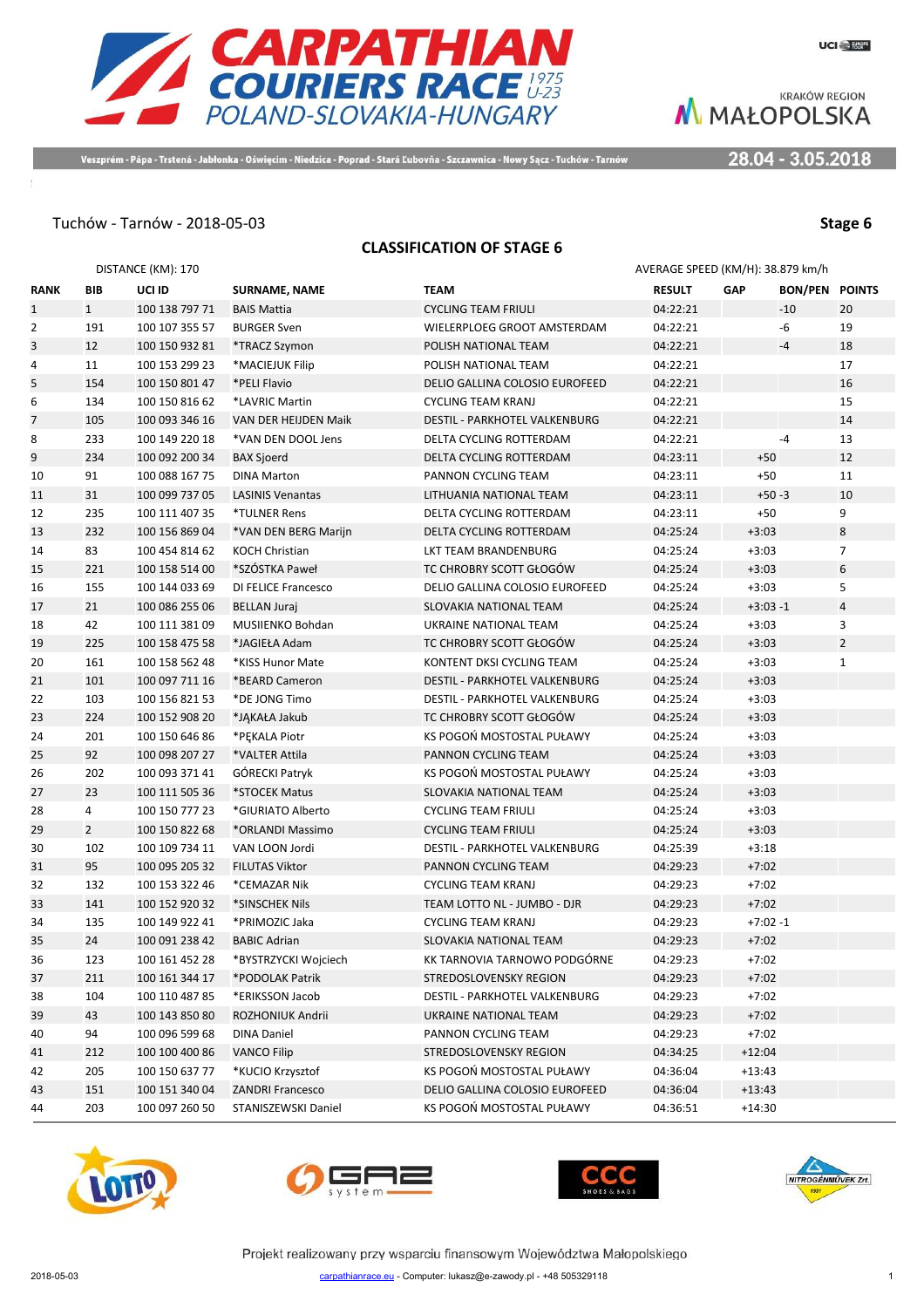



|    |                |                |                            | Veszprém - Pápa - Trstená - Jabłonka - Oświęcim - Niedzica - Poprad - Stará Ľubovňa - Szczawnica - Nowy Sącz - Tuchów - Tarnów |            | <u> 28.04 - 3.05.2018</u> |
|----|----------------|----------------|----------------------------|--------------------------------------------------------------------------------------------------------------------------------|------------|---------------------------|
| 45 | 204            | 100 097 178 65 | SOLIŃSKI Patryk            | KS POGOŃ MOSTOSTAL PUŁAWY                                                                                                      | 04:36:51   | $+14:30$                  |
| 46 | 153            | 100 097 807 15 | RADICE Raffaele            | DELIO GALLINA COLOSIO EUROFEED                                                                                                 | 04:36:51   | $+14:30$                  |
| 47 | 175            | 100 158 486 69 | *MIGAS Dawid               | <b>GKS CARTUSIA BIKE ATELIER</b>                                                                                               | 04:36:51   | $+14:30$                  |
| 48 | 162            | 100 236 495 90 | <b>SZENTPETERI Andras</b>  | KONTENT DKSI CYCLING TEAM                                                                                                      | 04:36:51   | $+14:30$                  |
| 49 | 73             | 100 563 037 33 | *MANOWSKI Mateusz          | TEAM HUROM                                                                                                                     | 04:36:51   | $+14:30$                  |
| 50 | 124            | 100 524 944 61 | *ŁAMASZEWSKI Jan           | KK TARNOVIA TARNOWO PODGÓRNE                                                                                                   | 04:36:51   | $+14:30$                  |
| 51 | 195            | 100 228 548 00 | <b>STEINBUSCH Joep</b>     | WIELERPLOEG GROOT AMSTERDAM                                                                                                    | 04:36:51   | $+14:30$                  |
| 52 | 193            | 100 147 607 54 | *MOURIS Teun               | WIELERPLOEG GROOT AMSTERDAM                                                                                                    | 04:36:51   | $+14:30$                  |
| 53 | 222            | 100 150 929 78 | *MURIAS Jakub              | TC CHROBRY SCOTT GŁOGÓW                                                                                                        | 04:36:51   | $+14:30$                  |
| 54 | 14             | 100 108 070 93 | *KRAWCZYK Szymon           | POLISH NATIONAL TEAM                                                                                                           | 04:36:51   | $+14:30$                  |
| 55 | 223            | 100 159 969 00 | <b>WOJTANEK Bartłomiej</b> | TC CHROBRY SCOTT GŁOGÓW                                                                                                        | 04:36:51   | $+14:30$                  |
| 56 | 122            | 100 158 491 74 | *KOSTAŃSKI Mateusz         | KK TARNOVIA TARNOWO PODGÓRNE                                                                                                   | 04:36:51   | $+14:30$                  |
| 57 | 25             | 100 110 758 65 | *VLCAK Martin              | SLOVAKIA NATIONAL TEAM                                                                                                         | 04:36:51   | $+14:30$                  |
| 58 | 144            | 100 138 043 93 | VAN IERSEL Youri           | TEAM LOTTO NL - JUMBO - DJR                                                                                                    | 04:36:51   | $+14:30$                  |
| 59 | 152            | 100 111 298 23 | <b>GALDOUNE Ahmed</b>      | DELIO GALLINA COLOSIO EUROFEED                                                                                                 | 04:36:51   | $+14:30$                  |
| 60 | $\overline{3}$ | 100 151 318 79 | *BAIS Davide               | <b>CYCLING TEAM FRIULI</b>                                                                                                     | 04:36:51   | $+14:30$                  |
| 61 | 22             | 100 097 706 11 | *OROS Samuel               | SLOVAKIA NATIONAL TEAM                                                                                                         | 04:36:51   | $+14:30$                  |
| 62 | 133            | 100 099 792 60 | *KVASINA Filip             | <b>CYCLING TEAM KRANJ</b>                                                                                                      | 04:36:51   | $+14:30$                  |
| 63 | 45             | 100 111 452 80 | *SHCHERBAN Vladyslav       | UKRAINE NATIONAL TEAM                                                                                                          | 04:36:51   | $+14:30$                  |
| 64 | 71             | 100 109 575 46 | ANIOŁKOWSKI Stanisław      | <b>TEAM HUROM</b>                                                                                                              | 04:36:51   | $+14:30$                  |
| 65 | 15             | 100 095 475 11 | <b>BOGUSŁAWSKI Marceli</b> | POLISH NATIONAL TEAM                                                                                                           | 04:36:51   | $+14:30$                  |
| 66 | 13             | 100 086 286 37 | MAŁECKI Kamil              | POLISH NATIONAL TEAM                                                                                                           | 04:36:51   | $+14:30$                  |
| 67 | 182            | 100 106 473 48 | MISBAH Muhsin Al Redha     | <b>TEAM SAPURA CYCLING</b>                                                                                                     | 04:36:51   | $+14:30$                  |
| 68 | 181            | 100 091 472 82 | ZAKARIA Akmal Hakim        | <b>TEAM SAPURA CYCLING</b>                                                                                                     | 04:36:51   | $+14:30$                  |
| 69 | 183            | 100 159 769 91 | *SAHARIL Muhammamad Fitri  | <b>TEAM SAPURA CYCLING</b>                                                                                                     | 04:36:51   | $+14:30$                  |
| 70 | 61             | 100 095 006 27 | <b>MORICZ Daniel</b>       | KOBANYA CYCLING TEAM                                                                                                           | 04:39:52   | $+17:31$                  |
|    | 5              | 100 101 858 89 | *DONEGA Matteo             | <b>CYCLING TEAM FRIULI</b>                                                                                                     | <b>DNF</b> | $-3$                      |
|    | 35             | 100 159 920 48 | *VAITAITIS Kestutis        | LITHUANIA NATIONAL TEAM                                                                                                        | <b>DNF</b> |                           |
|    | 44             | 100 161 064 28 | *SHEVCHENKO Oleksandr      | UKRAINE NATIONAL TEAM                                                                                                          | <b>DNF</b> |                           |
|    | 63             | 100 150 842 88 | *ISTLSTEKKER Zsolt         | KOBANYA CYCLING TEAM                                                                                                           | <b>DNF</b> |                           |
|    | 84             | 100 157 680 39 | *TAEBLING Paul             | LKT TEAM BRANDENBURG                                                                                                           | <b>DNF</b> |                           |
|    | 93             | 100 112 209 61 | *SZABO Miklos              | PANNON CYCLING TEAM                                                                                                            | <b>DNF</b> |                           |
|    | 111            | 100 101 703 31 | <b>BENIUSIS Justas</b>     | KLAIPEDA CYCLING TEAM                                                                                                          | <b>DNF</b> |                           |
|    | 112            | 100 108 067 90 | *ADOMAITIS Rojus           | KLAIPEDA CYCLING TEAM                                                                                                          | <b>DNF</b> |                           |
|    | 113            | 100 153 346 70 | *ZUBRICKAS Romas           | KLAIPEDA CYCLING TEAM                                                                                                          | <b>DNF</b> |                           |
|    | 125            | 100 155 594 87 | *BURCZAK Dawid             | KK TARNOVIA TARNOWO PODGÓRNE                                                                                                   | <b>DNF</b> |                           |
|    | 131            | 100 138 157 13 | <b>COTAR Luka</b>          | <b>CYCLING TEAM KRANJ</b>                                                                                                      | <b>DNF</b> |                           |
|    | 171            | 100 155 596 89 | *WISZNIEWSKI Kacper        | <b>GKS CARTUSIA BIKE ATELIER</b>                                                                                               | <b>DNF</b> |                           |
|    | 172            | 100 484 464 30 | *KRUKOWSKI Jan             | <b>GKS CARTUSIA BIKE ATELIER</b>                                                                                               | <b>DNF</b> |                           |
|    | 192            | 100 232 333 02 | *KRIJNSEN Jobbe            | WIELERPLOEG GROOT AMSTERDAM                                                                                                    | <b>DNF</b> |                           |
|    | 194            | 100 228 620 72 | <b>KROEZE Thimo</b>        | WIELERPLOEG GROOT AMSTERDAM                                                                                                    | <b>DNF</b> |                           |
|    | 215            | 100 157 829 91 | HLOZA Michal               | STREDOSLOVENSKY REGION                                                                                                         | <b>DNF</b> |                           |
|    | 231            | 100 155 088 66 | *HOPPEZAK Vincent          | DELTA CYCLING ROTTERDAM                                                                                                        | <b>DNF</b> |                           |
|    |                |                |                            |                                                                                                                                |            |                           |
|    | ON THE START   |                | 87                         |                                                                                                                                |            |                           |
|    |                |                |                            |                                                                                                                                |            |                           |









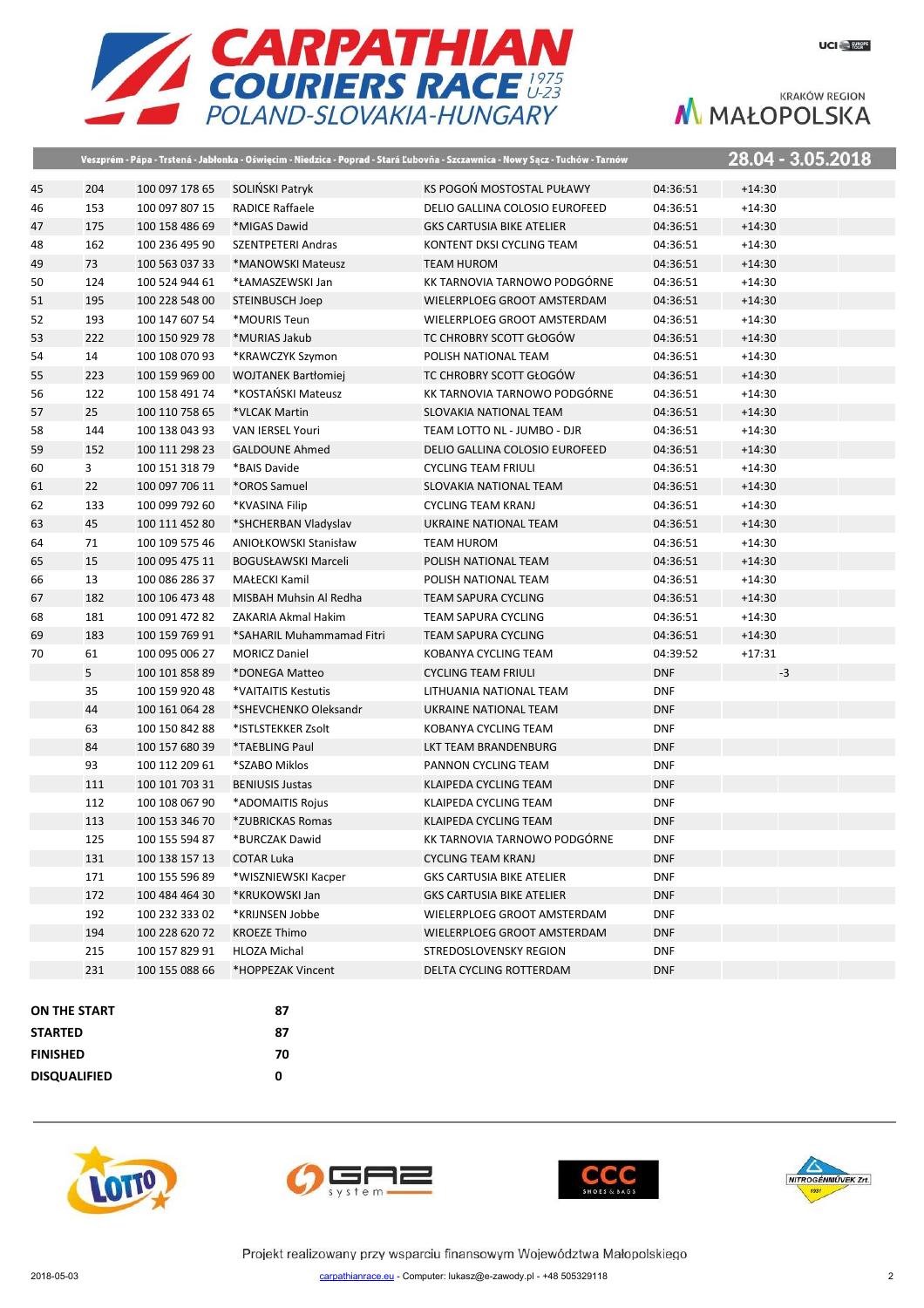

Veszprém - Pápa - Trstená - Jabłonka - Oświęcim - Niedzica - Poprad - Stará Ľubovňa - Szczawnica - Nowy Sącz - Tuchów - Tarnów

28.04 - 3.05.2018

|                |             |                                | <b>TEAM CLASSIFICATION STAGE 6</b> |                |               |            |
|----------------|-------------|--------------------------------|------------------------------------|----------------|---------------|------------|
| <b>RANK</b>    | <b>CODE</b> | <b>TEAM</b>                    |                                    | <b>COUNTRY</b> | <b>RESULT</b> | <b>GAP</b> |
| $\mathbf{1}$   | <b>DCR</b>  | DELTA CYCLING ROTTERDAM        |                                    | <b>NED</b>     | 13:08:43      |            |
| 2              | <b>DES</b>  | DESTIL - PARKHOTEL VALKENBURG  |                                    | <b>NED</b>     | 13:13:09      | $+4:26$    |
| 3              | <b>FRI</b>  | <b>CYCLING TEAM FRIULI</b>     |                                    | <b>ITA</b>     | 13:13:09      | $+4:26$    |
| 4              | <b>CHR</b>  | TC CHROBRY SCOTT GŁOGÓW        |                                    | POL            | 13:16:12      | $+7:29$    |
| 5              | <b>PNN</b>  | PANNON CYCLING TEAM            |                                    | <b>HUN</b>     | 13:17:58      | $+9:15$    |
| 6              | <b>SVK</b>  | SLOVAKIA NATIONAL TEAM         |                                    | <b>SVK</b>     | 13:20:11      | $+11:28$   |
| $\overline{7}$ | <b>CCK</b>  | <b>CYCLING TEAM KRANJ</b>      |                                    | <b>SLO</b>     | 13:21:07      | $+12:24$   |
| 8              | POL         | POLISH NATIONAL TEAM           |                                    | POL            | 13:21:33      | $+12:50$   |
| 9              | DEL         | DELIO GALLINA COLOSIO EUROFEED |                                    | <b>ITA</b>     | 13:23:49      | $+15:06$   |
| 10             | POG         | KS POGOŃ MOSTOSTAL PUŁAWY      |                                    | POL            | 13:26:52      | $+18:09$   |
| 11             | <b>UKR</b>  | UKRAINE NATIONAL TEAM          |                                    | <b>UKR</b>     | 13:31:38      | $+22:55$   |
| 12             | <b>WIE</b>  | WIELERPLOEG GROOT AMSTERDAM    |                                    | <b>NED</b>     | 13:36:03      | $+27:20$   |
| 13             | <b>TAR</b>  | KK TARNOVIA TARNOWO PODGÓRNE   |                                    | POL            | 13:43:05      | $+34:22$   |
| 14             | <b>TSC</b>  | TEAM SAPURA CYCLING            |                                    | <b>MAS</b>     | 13:50:33      | $+41:50$   |

## **MOUNTAIN PREMIE ON STAGE 6**

|                | 15 KM Ostry Kamień I, KAT. 1 |                                         |                                |                |
|----------------|------------------------------|-----------------------------------------|--------------------------------|----------------|
| <b>RANK</b>    | <b>BIB</b>                   | <b>SURNAME, NAME</b>                    | <b>TEAM</b>                    | <b>POINTS</b>  |
| 1              | 21                           | <b>BELLAN Juraj</b>                     | SLOVAKIA NATIONAL TEAM         | 3              |
| $\overline{2}$ | 233                          | VAN DEN DOOL Jens                       | DELTA CYCLING ROTTERDAM        | $\overline{2}$ |
| 3              | 31                           | <b>LASINIS Venantas</b>                 | LITHUANIA NATIONAL TEAM        | $\mathbf{1}$   |
|                | 33 KM Gilowa Góra I, KAT. 1  |                                         |                                |                |
| <b>RANK</b>    | <b>BIB</b>                   | <b>SURNAME, NAME</b>                    | <b>TEAM</b>                    | <b>POINTS</b>  |
| $\mathbf{1}$   | 5                            | <b>DONEGA Matteo</b>                    | <b>CYCLING TEAM FRIULI</b>     | 3              |
| $\overline{2}$ | 31                           | <b>LASINIS Venantas</b>                 | LITHUANIA NATIONAL TEAM        | 2              |
| 3              | 233                          | VAN DEN DOOL Jens                       | DELTA CYCLING ROTTERDAM        | $\mathbf{1}$   |
|                |                              | 52 KM Tuchów - Zalasowa, KAT. 1         |                                |                |
| <b>RANK</b>    | <b>BIB</b>                   | <b>SURNAME, NAME</b>                    | <b>TEAM</b>                    | <b>POINTS</b>  |
| $\mathbf{1}$   | 21                           | <b>BELLAN Juraj</b>                     | SLOVAKIA NATIONAL TEAM         | 3              |
| $\overline{2}$ | 31                           | <b>LASINIS Venantas</b>                 | LITHUANIA NATIONAL TEAM        | $\overline{2}$ |
| 3              | 5                            | <b>DONEGA Matteo</b>                    | <b>CYCLING TEAM FRIULI</b>     | $\mathbf{1}$   |
|                |                              | 66 KM Ostry Kamień II, KAT. 1           |                                |                |
| <b>RANK</b>    | <b>BIB</b>                   | <b>SURNAME, NAME</b>                    | <b>TEAM</b>                    | <b>POINTS</b>  |
| 1              | 21                           | <b>BELLAN Juraj</b>                     | SLOVAKIA NATIONAL TEAM         | 3              |
| 2              | 31                           | <b>LASINIS Venantas</b>                 | LITHUANIA NATIONAL TEAM        | $\overline{2}$ |
| 3              | 154                          | <b>PELI Flavio</b>                      | DELIO GALLINA COLOSIO EUROFEED | $\mathbf{1}$   |
|                | 84 KM Gilowa Góra II, KAT. 1 |                                         |                                |                |
| <b>RANK</b>    | <b>BIB</b>                   | <b>SURNAME, NAME</b>                    | <b>TEAM</b>                    | <b>POINTS</b>  |
| 1              | 21                           | <b>BELLAN Juraj</b>                     | SLOVAKIA NATIONAL TEAM         | 3              |
| 2              | 31                           | <b>LASINIS Venantas</b>                 | LITHUANIA NATIONAL TEAM        | 2              |
| 3              | 233                          | VAN DEN DOOL Jens                       | DELTA CYCLING ROTTERDAM        | 1              |
|                |                              | 125 KM Dąbrówka Szczepanowska I, KAT. 1 |                                |                |
| <b>RANK</b>    | <b>BIB</b>                   | <b>SURNAME, NAME</b>                    | <b>TEAM</b>                    | <b>POINTS</b>  |
| 1              | 21                           | <b>BELLAN Juraj</b>                     | SLOVAKIA NATIONAL TEAM         | 3              |
| 2              | 233                          | VAN DEN DOOL Jens                       | DELTA CYCLING ROTTERDAM        | 2              |
| 3              | 154                          | PELI Flavio                             | DELIO GALLINA COLOSIO EUROFEED | 1              |







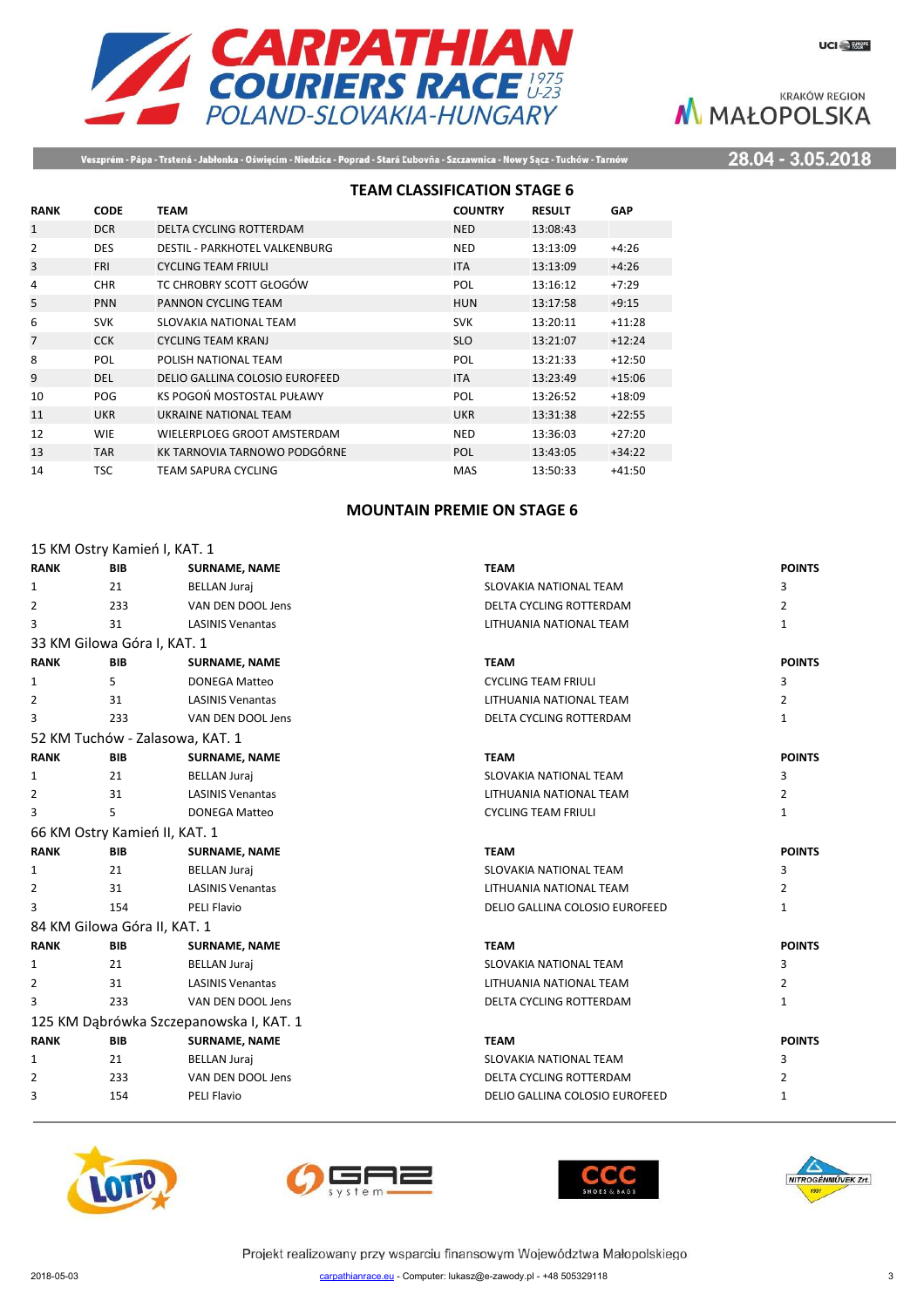

Veszprém - Pápa - Trstená - Jabłonka - Oświęcim - Niedzica - Poprad - Stará Ľubovňa - Szczawnica - Nowy Sącz - Tuchów - Tarnów

## 28.04 - 3.05.2018

|             |     | 147 KM Dabrówka Szczepanowska II, KAT. 1 |                                |               |
|-------------|-----|------------------------------------------|--------------------------------|---------------|
| <b>RANK</b> | BIB | <b>SURNAME, NAME</b>                     | <b>TEAM</b>                    | <b>POINTS</b> |
|             | 154 | PELI Flavio                              | DELIO GALLINA COLOSIO EUROFEED |               |
|             | 233 | VAN DEN DOOL Jens                        | DELTA CYCLING ROTTERDAM        |               |
|             | 21  | <b>BELLAN Juraj</b>                      | SLOVAKIA NATIONAL TEAM         |               |

## **SPRINT PREMIE ON STAGE 6**

# 27 KM Szerzyny I, KAT. 1 **RANK BIB SURNAME, NAME POINTS POINTS POINTS POINTS POINTS POINTS POINTS POINTS POINTS POINTS POINTS POINTS POINTS POINTS POINTS POINTS POINTS POINTS POINTS POINTS POINTS POI** 2 233 VAN DEN DOOL Jens 77 KM Szerzyny II, KAT. 1 **RANK BIB SURNAME, NAME** 1 31 LASINIS Venantas

| RANK        | BIB.                      | SURNAME, NAME           | TEAM                       | <b>POINTS</b> | <b>BON</b> |
|-------------|---------------------------|-------------------------|----------------------------|---------------|------------|
|             |                           | DONEGA Matteo           | <b>CYCLING TEAM FRIULI</b> |               | -3         |
|             | 233                       | VAN DEN DOOL Jens       | DELTA CYCLING ROTTERDAM    |               | $-2$       |
|             | 135                       | PRIMOZIC Jaka           | <b>CYCLING TEAM KRANJ</b>  |               | -1         |
|             | 77 KM Szerzyny II, KAT. 1 |                         |                            |               |            |
| <b>RANK</b> | <b>BIB</b>                | <b>SURNAME, NAME</b>    | <b>TEAM</b>                | <b>POINTS</b> | <b>BON</b> |
|             | 31                        | <b>LASINIS Venantas</b> | LITHUANIA NATIONAL TEAM    |               | -3         |
|             | 233                       | VAN DEN DOOL Jens       | DELTA CYCLING ROTTERDAM    |               | $-2$       |
|             | 21                        | <b>BELLAN Jurai</b>     | SLOVAKIA NATIONAL TEAM     |               | - 1        |







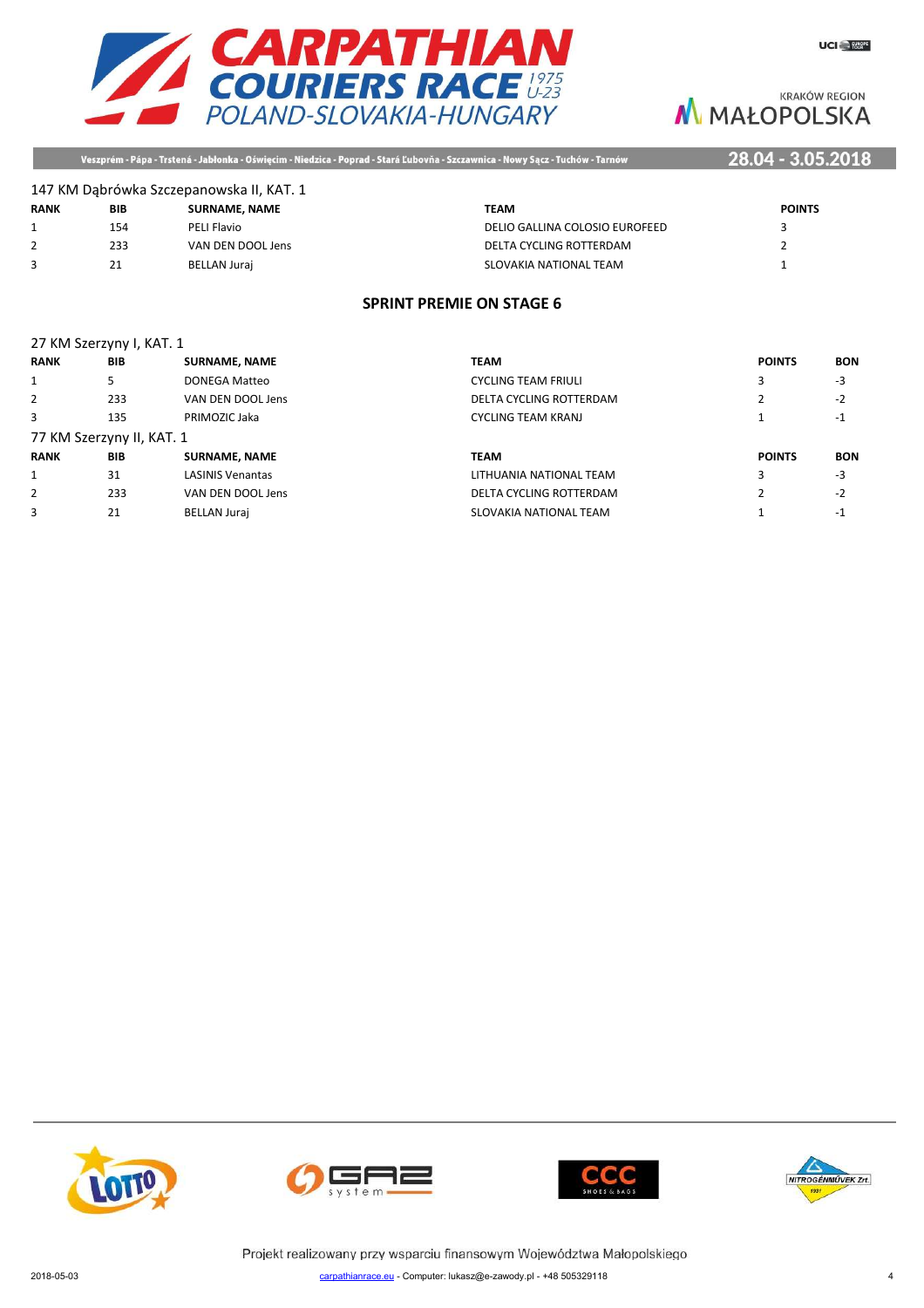

Veszprém - Pápa - Trstená - Jabłonka - Oświęcim - Niedzica - Poprad - Stará Ľubovňa - Szczawnica - Nowy Sącz - Tuchów - Tarnów

28.04 - 3.05.2018

# **INDIVIDUAL GENERAL CLASSIFICATION - MAŁOPOLSKA**

|                | DISTANCE (KM): 775 |                |                         | AVERAGE SPEED (KM/H): 42.031 km/h |               |            |
|----------------|--------------------|----------------|-------------------------|-----------------------------------|---------------|------------|
| <b>RANK</b>    | <b>BIB</b>         | UCI ID         | <b>SURNAME, NAME</b>    | <b>TEAM</b>                       | <b>RESULT</b> | <b>GAP</b> |
| $\mathbf{1}$   | 11                 | 100 153 299 23 | *MACIEJUK Filip         | POLISH NATIONAL TEAM              | 18:26:12      |            |
| $\overline{2}$ | 233                | 100 149 220 18 | *VAN DEN DOOL Jens      | DELTA CYCLING ROTTERDAM           | 18:26:20      | $+8$       |
| 3              | 191                | 100 107 355 57 | <b>BURGER Sven</b>      | WIELERPLOEG GROOT AMSTERDAM       | 18:26:33      | $+21$      |
| 4              | 234                | 100 092 200 34 | <b>BAX Sjoerd</b>       | DELTA CYCLING ROTTERDAM           | 18:26:36      | $+24$      |
| 5              | 91                 | 100 088 167 75 | <b>DINA Marton</b>      | PANNON CYCLING TEAM               | 18:27:06      | $+54$      |
| 6              | $\mathbf{1}$       | 100 138 797 71 | <b>BAIS Mattia</b>      | <b>CYCLING TEAM FRIULI</b>        | 18:27:15      | $+1:03$    |
| $\overline{7}$ | 31                 | 100 099 737 05 | <b>LASINIS Venantas</b> | LITHUANIA NATIONAL TEAM           | 18:27:45      | $+1:33$    |
| 8              | 12                 | 100 150 932 81 | *TRACZ Szymon           | POLISH NATIONAL TEAM              | 18:28:30      | $+2:18$    |
| 9              | 235                | 100 111 407 35 | *TULNER Rens            | DELTA CYCLING ROTTERDAM           | 18:29:12      | $+3:00$    |
| 10             | 83                 | 100 454 814 62 | <b>KOCH Christian</b>   | LKT TEAM BRANDENBURG              | 18:29:12      | $+3:00$    |
| 11             | $\overline{4}$     | 100 150 777 23 | *GIURIATO Alberto       | <b>CYCLING TEAM FRIULI</b>        | 18:29:24      | $+3:12$    |
| 12             | 134                | 100 150 816 62 | *LAVRIC Martin          | <b>CYCLING TEAM KRANJ</b>         | 18:29:31      | $+3:19$    |
| 13             | 105                | 100 093 346 16 | VAN DER HEIJDEN Maik    | DESTIL - PARKHOTEL VALKENBURG     | 18:29:57      | $+3:45$    |
| 14             | 102                | 100 109 734 11 | VAN LOON Jordi          | DESTIL - PARKHOTEL VALKENBURG     | 18:30:12      | $+4:00$    |
| 15             | 103                | 100 156 821 53 | *DE JONG Timo           | DESTIL - PARKHOTEL VALKENBURG     | 18:31:16      | $+5:04$    |
| 16             | 92                 | 100 098 207 27 | *VALTER Attila          | PANNON CYCLING TEAM               | 18:31:18      | $+5:06$    |
| 17             | 101                | 100 097 711 16 | *BEARD Cameron          | DESTIL - PARKHOTEL VALKENBURG     | 18:31:28      | $+5:16$    |
| 18             | 155                | 100 144 033 69 | DI FELICE Francesco     | DELIO GALLINA COLOSIO EUROFEED    | 18:31:37      | $+5:25$    |
| 19             | 224                | 100 152 908 20 | *JĄKAŁA Jakub           | TC CHROBRY SCOTT GŁOGÓW           | 18:31:41      | $+5:29$    |
| 20             | 21                 | 100 086 255 06 | <b>BELLAN Juraj</b>     | SLOVAKIA NATIONAL TEAM            | 18:31:48      | $+5:36$    |
| 21             | 201                | 100 150 646 86 | *PEKALA Piotr           | KS POGOŃ MOSTOSTAL PUŁAWY         | 18:31:49      | $+5:37$    |
| 22             | $\overline{2}$     | 100 150 822 68 | *ORLANDI Massimo        | <b>CYCLING TEAM FRIULI</b>        | 18:31:49      | $+5:37$    |
| 23             | 23                 | 100 111 505 36 | *STOCEK Matus           | SLOVAKIA NATIONAL TEAM            | 18:32:00      | $+5:48$    |
| 24             | 232                | 100 156 869 04 | *VAN DEN BERG Marijn    | DELTA CYCLING ROTTERDAM           | 18:32:09      | $+5:57$    |
| 25             | 221                | 100 158 514 00 | *SZÓSTKA Paweł          | TC CHROBRY SCOTT GŁOGÓW           | 18:32:09      | $+5:57$    |
| 26             | 225                | 100 158 475 58 | *JAGIEŁA Adam           | TC CHROBRY SCOTT GŁOGÓW           | 18:32:23      | $+6:11$    |
| 27             | 161                | 100 158 562 48 | *KISS Hunor Mate        | KONTENT DKSI CYCLING TEAM         | 18:33:17      | $+7:05$    |
| 28             | 42                 | 100 111 381 09 | MUSIIENKO Bohdan        | UKRAINE NATIONAL TEAM             | 18:34:32      | $+8:20$    |
| 29             | 154                | 100 150 801 47 | *PELI Flavio            | DELIO GALLINA COLOSIO EUROFEED    | 18:35:06      | $+8:54$    |
| 30             | 135                | 100 149 922 41 | *PRIMOZIC Jaka          | <b>CYCLING TEAM KRANJ</b>         | 18:35:19      | $+9:07$    |
| 31             | 95                 | 100 095 205 32 | <b>FILUTAS Viktor</b>   | PANNON CYCLING TEAM               | 18:35:42      | $+9:30$    |
| 32             | 43                 | 100 143 850 80 | ROZHONIUK Andrii        | UKRAINE NATIONAL TEAM             | 18:35:58      | $+9:46$    |
| 33             | 104                | 100 110 487 85 | *ERIKSSON Jacob         | DESTIL - PARKHOTEL VALKENBURG     | 18:35:58      | $+9:46$    |
| 34             | 141                | 100 152 920 32 | *SINSCHEK Nils          | TEAM LOTTO NL - JUMBO - DJR       | 18:36:00      | $+9:48$    |
| 35             | 24                 | 100 091 238 42 | <b>BABIC Adrian</b>     | SLOVAKIA NATIONAL TEAM            | 18:37:30      | $+11:18$   |
| 36             | 123                | 100 161 452 28 | *BYSTRZYCKI Wojciech    | KK TARNOVIA TARNOWO PODGÓRNE      | 18:38:44      | $+12:32$   |
| 37             | 94                 | 100 096 599 68 | DINA Daniel             | PANNON CYCLING TEAM               | 18:38:58      | $+12:46$   |
| 38             | 132                | 100 153 322 46 | *CEMAZAR Nik            | <b>CYCLING TEAM KRANJ</b>         | 18:40:09      | $+13:57$   |
| 39             | 211                | 100 161 344 17 | *PODOLAK Patrik         | STREDOSLOVENSKY REGION            | 18:40:46      | $+14:34$   |
| 40             | 212                | 100 100 400 86 | <b>VANCO Filip</b>      | STREDOSLOVENSKY REGION            | 18:43:05      | $+16:53$   |
| 41             | 151                | 100 151 340 04 | <b>ZANDRI Francesco</b> | DELIO GALLINA COLOSIO EUROFEED    | 18:43:32      | $+17:20$   |
| 42             | 153                | 100 097 807 15 | RADICE Raffaele         | DELIO GALLINA COLOSIO EUROFEED    | 18:43:38      | $+17:26$   |
| 43             | 203                | 100 097 260 50 | STANISZEWSKI Daniel     | KS POGOŃ MOSTOSTAL PUŁAWY         | 18:44:12      | $+18:00$   |
| 44             | 202                | 100 093 371 41 | GÓRECKI Patryk          | KS POGOŃ MOSTOSTAL PUŁAWY         | 18:44:12      | $+18:00$   |
| 45             | 222                | 100 150 929 78 | *MURIAS Jakub           | TC CHROBRY SCOTT GŁOGÓW           | 18:44:22      | $+18:10$   |
| 46             | 14                 | 100 108 070 93 | *KRAWCZYK Szymon        | POLISH NATIONAL TEAM              | 18:44:24      | $+18:12$   |
| 47             | 204                | 100 097 178 65 | SOLIŃSKI Patryk         | KS POGOŃ MOSTOSTAL PUŁAWY         | 18:44:41      | $+18:29$   |







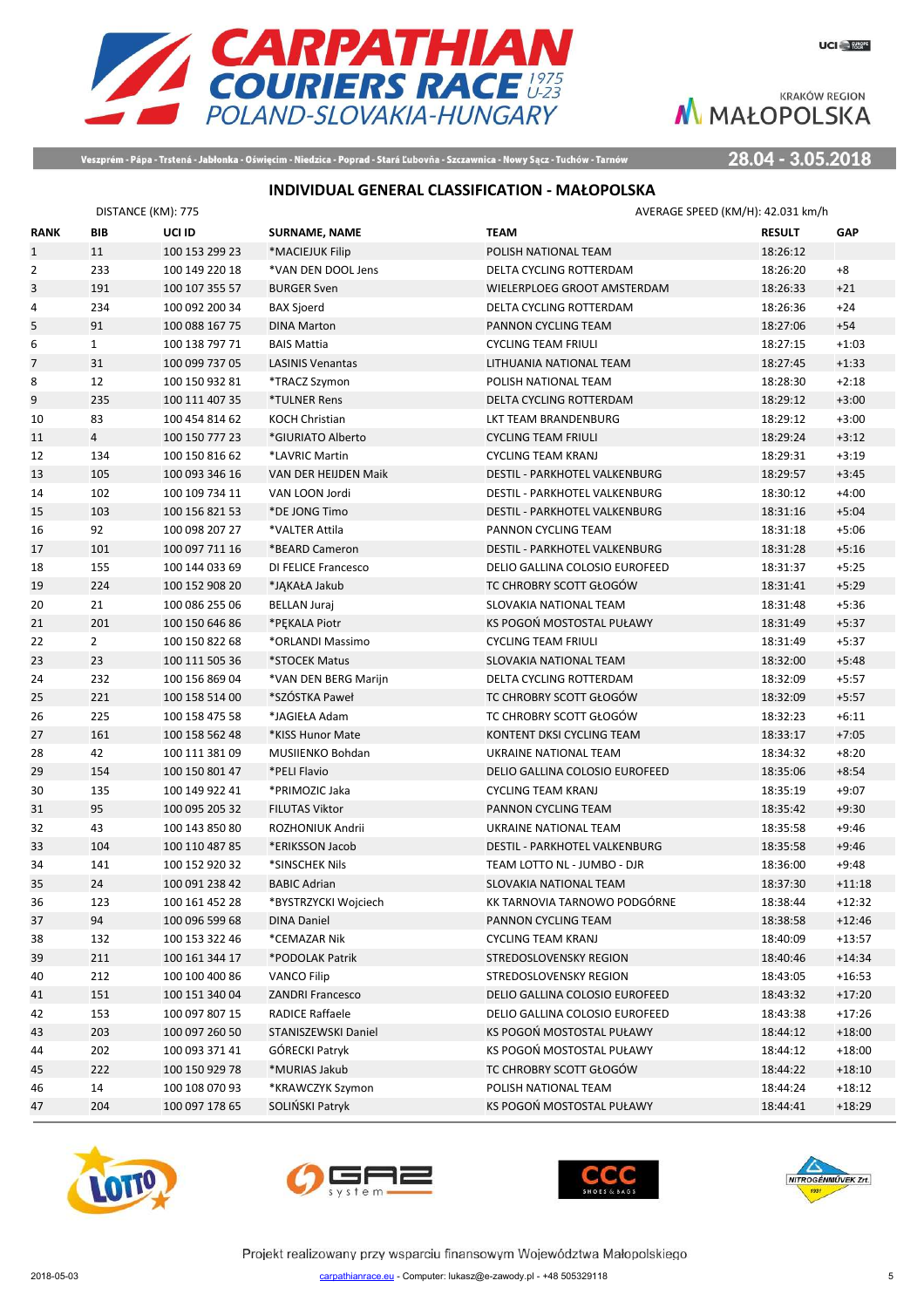

|    |     |                | Veszprém - Pápa - Trstená - Jabłonka - Oświęcim - Niedzica - Poprad - Stará Ľubovňa - Szczawnica - Nowy Sącz - Tuchów - Tarnów |                                  | 28.04 - 3.05.2018 |          |
|----|-----|----------------|--------------------------------------------------------------------------------------------------------------------------------|----------------------------------|-------------------|----------|
| 48 | 205 | 100 150 637 77 | *KUCIO Krzysztof                                                                                                               | KS POGOŃ MOSTOSTAL PUŁAWY        | 18:45:20          | $+19:08$ |
| 49 | 71  | 100 109 575 46 | <b>ANIOŁKOWSKI Stanisław</b>                                                                                                   | <b>TEAM HUROM</b>                | 18:45:32          | $+19:20$ |
| 50 | 183 | 100 159 769 91 | *SAHARIL Muhammamad Fitri                                                                                                      | <b>TEAM SAPURA CYCLING</b>       | 18:45:39          | $+19:27$ |
| 51 | 13  | 100 086 286 37 | <b>MAŁECKI Kamil</b>                                                                                                           | POLISH NATIONAL TEAM             | 18:45:54          | $+19:42$ |
| 52 | 223 | 100 159 969 00 | <b>WOJTANEK Bartłomiej</b>                                                                                                     | TC CHROBRY SCOTT GŁOGÓW          | 18:46:43          | $+20:31$ |
| 53 | 25  | 100 110 758 65 | *VLCAK Martin                                                                                                                  | SLOVAKIA NATIONAL TEAM           | 18:46:47          | $+20:35$ |
| 54 | 3   | 100 151 318 79 | *BAIS Davide                                                                                                                   | <b>CYCLING TEAM FRIULI</b>       | 18:46:49          | $+20:37$ |
| 55 | 152 | 100 111 298 23 | <b>GALDOUNE Ahmed</b>                                                                                                          | DELIO GALLINA COLOSIO EUROFEED   | 18:47:02          | $+20:50$ |
| 56 | 195 | 100 228 548 00 | <b>STEINBUSCH Joep</b>                                                                                                         | WIELERPLOEG GROOT AMSTERDAM      | 18:47:49          | $+21:37$ |
| 57 | 133 | 100 099 792 60 | *KVASINA Filip                                                                                                                 | <b>CYCLING TEAM KRANJ</b>        | 18:48:23          | $+22:11$ |
| 58 | 175 | 100 158 486 69 | *MIGAS Dawid                                                                                                                   | <b>GKS CARTUSIA BIKE ATELIER</b> | 18:49:16          | $+23:04$ |
| 59 | 73  | 100 563 037 33 | *MANOWSKI Mateusz                                                                                                              | <b>TEAM HUROM</b>                | 18:49:37          | $+23:25$ |
| 60 | 181 | 100 091 472 82 | ZAKARIA Akmal Hakim                                                                                                            | <b>TEAM SAPURA CYCLING</b>       | 18:50:07          | $+23:55$ |
| 61 | 182 | 100 106 473 48 | MISBAH Muhsin Al Redha                                                                                                         | <b>TEAM SAPURA CYCLING</b>       | 18:50:13          | $+24:01$ |
| 62 | 22  | 100 097 706 11 | *OROS Samuel                                                                                                                   | SLOVAKIA NATIONAL TEAM           | 18:50:24          | $+24:12$ |
| 63 | 122 | 100 158 491 74 | *KOSTAŃSKI Mateusz                                                                                                             | KK TARNOVIA TARNOWO PODGÓRNE     | 18:51:03          | $+24:51$ |
| 64 | 193 | 100 147 607 54 | *MOURIS Teun                                                                                                                   | WIELERPLOEG GROOT AMSTERDAM      | 18:51:24          | $+25:12$ |
| 65 | 15  | 100 095 475 11 | <b>BOGUSŁAWSKI Marceli</b>                                                                                                     | POLISH NATIONAL TEAM             | 18:53:41          | $+27:29$ |
| 66 | 45  | 100 111 452 80 | *SHCHERBAN Vladyslav                                                                                                           | UKRAINE NATIONAL TEAM            | 18:54:21          | $+28:09$ |
| 67 | 144 | 100 138 043 93 | <b>VAN IERSEL Youri</b>                                                                                                        | TEAM LOTTO NL - JUMBO - DJR      | 18:54:23          | $+28:11$ |
| 68 | 124 | 100 524 944 61 | *ŁAMASZEWSKI Jan                                                                                                               | KK TARNOVIA TARNOWO PODGÓRNE     | 18:54:23          | $+28:11$ |
| 69 | 61  | 100 095 006 27 | <b>MORICZ Daniel</b>                                                                                                           | <b>KOBANYA CYCLING TEAM</b>      | 18:57:01          | $+30:49$ |
| 70 | 162 | 100 236 495 90 | <b>SZENTPETERI Andras</b>                                                                                                      | KONTENT DKSI CYCLING TEAM        | 18:59:22          | $+33:10$ |

### **CLASSIFICATION OF COMPETITORS 19-20 YEARS - NITROGENMUVEK**

| <b>RANK</b>    | <b>BIB</b>     | UCI ID         | <b>SURNAME, NAME</b>       | <b>TEAM</b>                          | <b>RESULT</b> | GAP      |
|----------------|----------------|----------------|----------------------------|--------------------------------------|---------------|----------|
| $\mathbf{1}$   | 11             | 100 153 299 23 | <b>MACIEJUK Filip</b>      | POLISH NATIONAL TEAM                 | 18:26:12      |          |
| $\overline{2}$ | 233            | 100 149 220 18 | VAN DEN DOOL Jens          | DELTA CYCLING ROTTERDAM              | 18:26:20      | $+8$     |
| 3              | 12             | 100 150 932 81 | <b>TRACZ Szymon</b>        | POLISH NATIONAL TEAM                 | 18:28:30      | $+2:18$  |
| 4              | 235            | 100 111 407 35 | <b>TULNER Rens</b>         | DELTA CYCLING ROTTERDAM              | 18:29:12      | $+3:00$  |
| 5              | $\overline{4}$ | 100 150 777 23 | <b>GIURIATO Alberto</b>    | <b>CYCLING TEAM FRIULI</b>           | 18:29:24      | $+3:12$  |
| 6              | 134            | 100 150 816 62 | <b>LAVRIC Martin</b>       | <b>CYCLING TEAM KRANJ</b>            | 18:29:31      | $+3:19$  |
| $\overline{7}$ | 103            | 100 156 821 53 | DE JONG Timo               | <b>DESTIL - PARKHOTEL VALKENBURG</b> | 18:31:16      | $+5:04$  |
| 8              | 92             | 100 098 207 27 | <b>VALTER Attila</b>       | PANNON CYCLING TEAM                  | 18:31:18      | $+5:06$  |
| 9              | 101            | 100 097 711 16 | <b>BEARD Cameron</b>       | <b>DESTIL - PARKHOTEL VALKENBURG</b> | 18:31:28      | $+5:16$  |
| 10             | 224            | 100 152 908 20 | JAKAŁA Jakub               | TC CHROBRY SCOTT GŁOGÓW              | 18:31:41      | $+5:29$  |
| 11             | 201            | 100 150 646 86 | <b>PEKALA Piotr</b>        | KS POGOŃ MOSTOSTAL PUŁAWY            | 18:31:49      | $+5:37$  |
| 12             | $\overline{2}$ | 100 150 822 68 | <b>ORLANDI Massimo</b>     | <b>CYCLING TEAM FRIULI</b>           | 18:31:49      | $+5:37$  |
| 13             | 23             | 100 111 505 36 | <b>STOCEK Matus</b>        | SLOVAKIA NATIONAL TEAM               | 18:32:00      | $+5:48$  |
| 14             | 232            | 100 156 869 04 | VAN DEN BERG Marijn        | DELTA CYCLING ROTTERDAM              | 18:32:09      | $+5:57$  |
| 15             | 221            | 100 158 514 00 | SZÓSTKA Paweł              | TC CHROBRY SCOTT GŁOGÓW              | 18:32:09      | $+5:57$  |
| 16             | 225            | 100 158 475 58 | JAGIEŁA Adam               | TC CHROBRY SCOTT GŁOGÓW              | 18:32:23      | $+6:11$  |
| 17             | 161            | 100 158 562 48 | <b>KISS Hunor Mate</b>     | KONTENT DKSI CYCLING TEAM            | 18:33:17      | $+7:05$  |
| 18             | 154            | 100 150 801 47 | PELI Flavio                | DELIO GALLINA COLOSIO EUROFEED       | 18:35:06      | $+8:54$  |
| 19             | 135            | 100 149 922 41 | PRIMOZIC Jaka              | <b>CYCLING TEAM KRANJ</b>            | 18:35:19      | $+9:07$  |
| 20             | 104            | 100 110 487 85 | <b>ERIKSSON Jacob</b>      | <b>DESTIL - PARKHOTEL VALKENBURG</b> | 18:35:58      | $+9:46$  |
| 21             | 141            | 100 152 920 32 | <b>SINSCHEK Nils</b>       | TEAM LOTTO NL - JUMBO - DJR          | 18:36:00      | $+9:48$  |
| 22             | 123            | 100 161 452 28 | <b>BYSTRZYCKI Wojciech</b> | KK TARNOVIA TARNOWO PODGÓRNE         | 18:38:44      | $+12:32$ |
| 23             | 132            | 100 153 322 46 | <b>CEMAZAR Nik</b>         | <b>CYCLING TEAM KRANJ</b>            | 18:40:09      | $+13:57$ |
| 24             | 211            | 100 161 344 17 | <b>PODOLAK Patrik</b>      | STREDOSLOVENSKY REGION               | 18:40:46      | $+14:34$ |







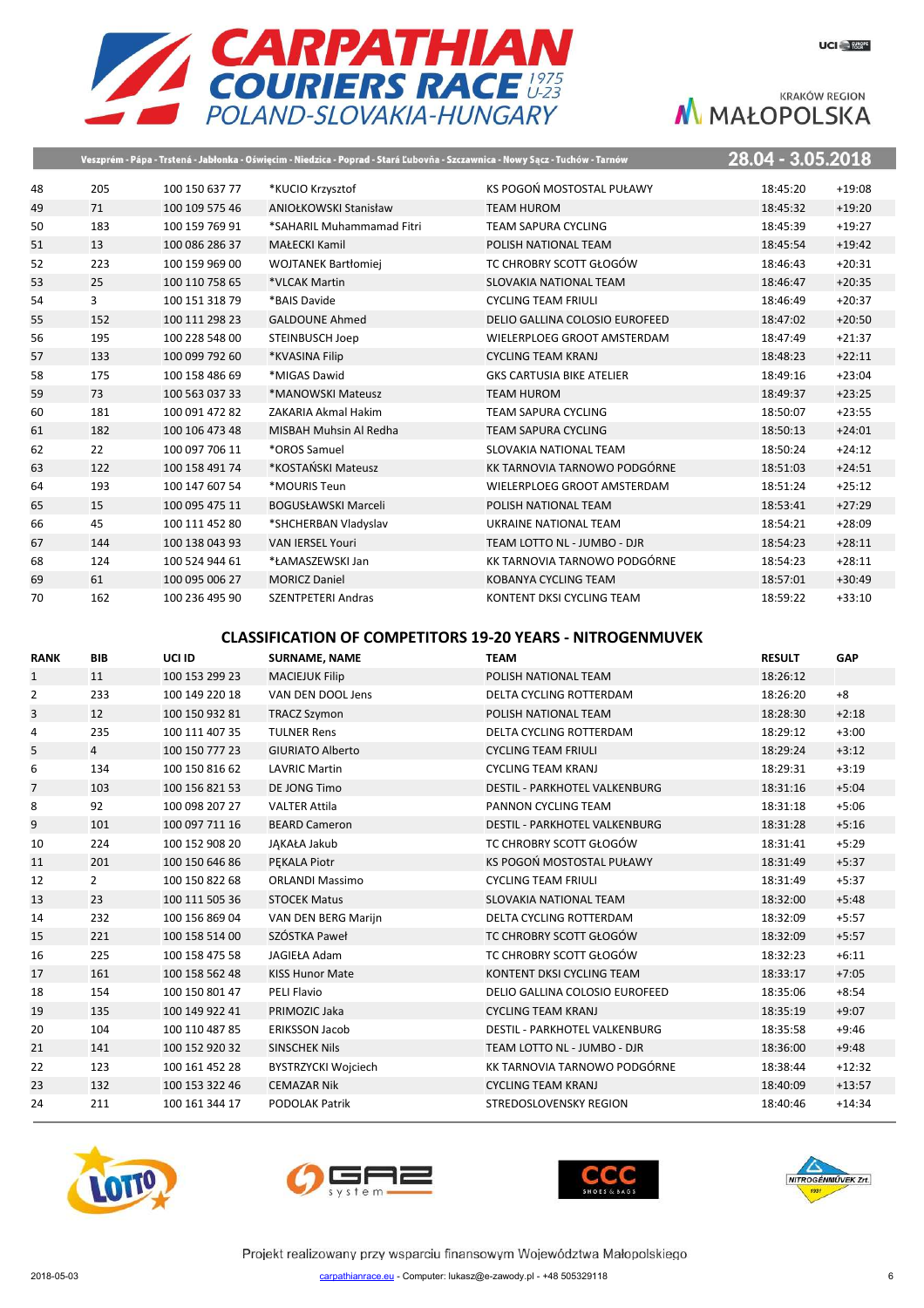

|    |     |                |                                 | Veszprém - Pápa - Trstená - Jabłonka - Oświęcim - Niedzica - Poprad - Stará Ľubovňa - Szczawnica - Nowy Sącz - Tuchów - Tarnów | 28.04 - 3.05.2018 |          |
|----|-----|----------------|---------------------------------|--------------------------------------------------------------------------------------------------------------------------------|-------------------|----------|
| 25 | 222 | 100 150 929 78 | <b>MURIAS Jakub</b>             | TC CHROBRY SCOTT GŁOGÓW                                                                                                        | 18:44:22          | $+18:10$ |
| 26 | 14  | 100 108 070 93 | <b>KRAWCZYK Szymon</b>          | POLISH NATIONAL TEAM                                                                                                           | 18:44:24          | $+18:12$ |
| 27 | 205 | 100 150 637 77 | <b>KUCIO Krzysztof</b>          | KS POGOŃ MOSTOSTAL PUŁAWY                                                                                                      | 18:45:20          | $+19:08$ |
| 28 | 183 | 100 159 769 91 | <b>SAHARIL Muhammamad Fitri</b> | TEAM SAPURA CYCLING                                                                                                            | 18:45:39          | $+19:27$ |
| 29 | 25  | 100 110 758 65 | <b>VLCAK Martin</b>             | <b>SLOVAKIA NATIONAL TEAM</b>                                                                                                  | 18:46:47          | $+20:35$ |
| 30 | 3   | 100 151 318 79 | <b>BAIS Davide</b>              | <b>CYCLING TEAM FRIULI</b>                                                                                                     | 18:46:49          | $+20:37$ |
| 31 | 133 | 100 099 792 60 | <b>KVASINA Filip</b>            | <b>CYCLING TEAM KRANJ</b>                                                                                                      | 18:48:23          | $+22:11$ |
| 32 | 175 | 100 158 486 69 | <b>MIGAS Dawid</b>              | <b>GKS CARTUSIA BIKE ATELIER</b>                                                                                               | 18:49:16          | $+23:04$ |
| 33 | 73  | 100 563 037 33 | <b>MANOWSKI Mateusz</b>         | TEAM HUROM                                                                                                                     | 18:49:37          | $+23:25$ |
| 34 | 22  | 100 097 706 11 | <b>OROS Samuel</b>              | SLOVAKIA NATIONAL TEAM                                                                                                         | 18:50:24          | $+24:12$ |
| 35 | 122 | 100 158 491 74 | <b>KOSTAŃSKI Mateusz</b>        | KK TARNOVIA TARNOWO PODGÓRNE                                                                                                   | 18:51:03          | $+24:51$ |
| 36 | 193 | 100 147 607 54 | <b>MOURIS Teun</b>              | WIELERPLOEG GROOT AMSTERDAM                                                                                                    | 18:51:24          | $+25:12$ |
| 37 | 45  | 100 111 452 80 | SHCHERBAN Vladyslav             | UKRAINE NATIONAL TEAM                                                                                                          | 18:54:21          | $+28:09$ |
| 38 | 124 | 100 524 944 61 | ŁAMASZEWSKI Jan                 | KK TARNOVIA TARNOWO PODGÓRNE                                                                                                   | 18:54:23          | $+28:11$ |

# **TEAM CLASSIFICATION LOTTO**

| <b>RANK</b>    | <b>CODE</b> | <b>TEAM</b>                          | <b>COUNTRY</b> | <b>RESULT</b> | GAP        |
|----------------|-------------|--------------------------------------|----------------|---------------|------------|
| $\mathbf{1}$   | <b>DCR</b>  | DELTA CYCLING ROTTERDAM              | <b>NED</b>     | 55:22:25      |            |
| 2              | <b>FRI</b>  | <b>CYCLING TEAM FRIULI</b>           | <b>ITA</b>     | 55:25:38      | $+3:13$    |
| 3              | <b>DES</b>  | <b>DESTIL - PARKHOTEL VALKENBURG</b> | <b>NED</b>     | 55:29:51      | $+7:26$    |
| 4              | <b>PNN</b>  | PANNON CYCLING TEAM                  | <b>HUN</b>     | 55:34:01      | $+11:36$   |
| 5              | <b>CHR</b>  | TC CHROBRY SCOTT GŁOGÓW              | POL            | 55:35:47      | $+13:22$   |
| 6              | <b>POL</b>  | POLISH NATIONAL TEAM                 | POL            | 55:37:26      | $+15:01$   |
| $\overline{7}$ | <b>SVK</b>  | SLOVAKIA NATIONAL TEAM               | <b>SVK</b>     | 55:41:20      | $+18:55$   |
| 8              | DEL         | DELIO GALLINA COLOSIO EUROFEED       | <b>ITA</b>     | 55:41:49      | $+19:24$   |
| 9              | <b>CCK</b>  | <b>CYCLING TEAM KRANJ</b>            | <b>SLO</b>     | 55:43:06      | $+20:41$   |
| 10             | POG         | KS POGOŃ MOSTOSTAL PUŁAWY            | <b>POL</b>     | 55:47:44      | $+25:19$   |
| 11             | <b>WIE</b>  | WIELERPLOEG GROOT AMSTERDAM          | <b>NED</b>     | 55:58:12      | $+35:47$   |
| 12             | <b>UKR</b>  | UKRAINE NATIONAL TEAM                | <b>UKR</b>     | 56:02:42      | $+40:17$   |
| 13             | <b>TAR</b>  | KK TARNOVIA TARNOWO PODGÓRNE         | <b>POL</b>     | 56:11:54      | $+49:29$   |
| 14             | <b>TSC</b>  | TEAM SAPURA CYCLING                  | MAS            | 56:26:00      | $+1:03:35$ |

## **POINT CLASSIFICATION - GAZ-SYSTEM**

| <b>RANK</b>  | <b>BIB</b>   | <b>SURNAME, NAME</b>    | <b>TEAM</b>                          | <b>POINTS</b> |
|--------------|--------------|-------------------------|--------------------------------------|---------------|
| $\mathbf{1}$ | 191          | <b>BURGER Sven</b>      | WIELERPLOEG GROOT AMSTERDAM          | 83            |
| 2            | 155          | DI FELICE Francesco     | DELIO GALLINA COLOSIO EUROFEED       | 81            |
| 3            | 83           | <b>KOCH Christian</b>   | LKT TEAM BRANDENBURG                 | 78            |
| 4            | $\mathbf{1}$ | <b>BAIS Mattia</b>      | <b>CYCLING TEAM FRIULI</b>           | 75            |
| 5            | 234          | <b>BAX Sjoerd</b>       | DELTA CYCLING ROTTERDAM              | 69            |
| 6            | 152          | <b>GALDOUNE Ahmed</b>   | DELIO GALLINA COLOSIO EUROFEED       | 61            |
| 7            | 91           | <b>DINA Marton</b>      | <b>PANNON CYCLING TEAM</b>           | 60            |
| 8            | 11           | <b>MACIEJUK Filip</b>   | POLISH NATIONAL TEAM                 | 52            |
| 9            | 233          | VAN DEN DOOL Jens       | DELTA CYCLING ROTTERDAM              | 50            |
| 10           | 13           | <b>MAŁECKI Kamil</b>    | POLISH NATIONAL TEAM                 | 50            |
| 11           | 14           | <b>KRAWCZYK Szymon</b>  | POLISH NATIONAL TEAM                 | 43            |
| 12           | 221          | SZÓSTKA Paweł           | TC CHROBRY SCOTT GŁOGÓW              | 42            |
| 13           | 232          | VAN DEN BERG Marijn     | DELTA CYCLING ROTTERDAM              | 41            |
| 14           | 31           | <b>LASINIS Venantas</b> | LITHUANIA NATIONAL TEAM              | 34            |
| 15           | 102          | VAN LOON Jordi          | <b>DESTIL - PARKHOTEL VALKENBURG</b> | 34            |







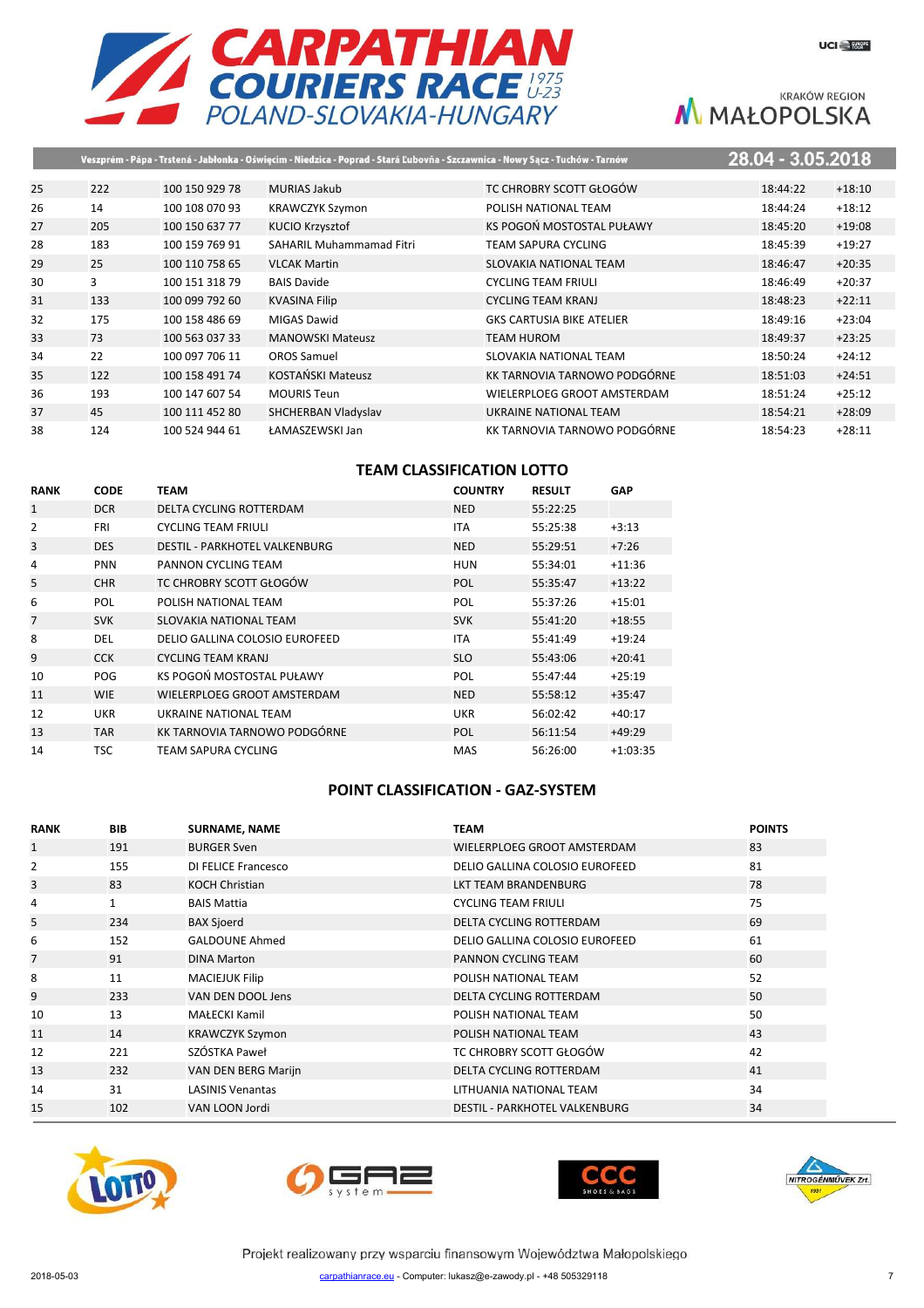| <b>EXARPATHIAN</b>        |
|---------------------------|
| <b>COURIERS RACE #275</b> |
| POLAND-SLOVAKIA-HUNGARY   |

|    |                |                            | Veszprém - Pápa - Trstená - Jabłonka - Oświęcim - Niedzica - Poprad - Stará Ľubovňa - Szczawnica - Nowy Sącz - Tuchów - Tarnów | 28.04 - 3.05.2018 |
|----|----------------|----------------------------|--------------------------------------------------------------------------------------------------------------------------------|-------------------|
| 16 | 71             | ANIOŁKOWSKI Stanisław      | <b>TEAM HUROM</b>                                                                                                              | 34                |
| 17 | 12             | <b>TRACZ Szymon</b>        | POLISH NATIONAL TEAM                                                                                                           | 31                |
| 18 | 135            | PRIMOZIC Jaka              | <b>CYCLING TEAM KRANJ</b>                                                                                                      | 26                |
| 19 | $\overline{4}$ | <b>GIURIATO Alberto</b>    | <b>CYCLING TEAM FRIULI</b>                                                                                                     | 24                |
| 20 | 15             | <b>BOGUSŁAWSKI Marceli</b> | POLISH NATIONAL TEAM                                                                                                           | 23                |
| 21 | 92             | <b>VALTER Attila</b>       | PANNON CYCLING TEAM                                                                                                            | 22                |
| 22 | 23             | <b>STOCEK Matus</b>        | SLOVAKIA NATIONAL TEAM                                                                                                         | 22                |
| 23 | 21             | <b>BELLAN Juraj</b>        | <b>SLOVAKIA NATIONAL TEAM</b>                                                                                                  | 21                |
| 24 | 154            | <b>PELI Flavio</b>         | DELIO GALLINA COLOSIO EUROFEED                                                                                                 | 20                |
| 25 | 103            | DE JONG Timo               | <b>DESTIL - PARKHOTEL VALKENBURG</b>                                                                                           | 20                |
| 26 | $\overline{2}$ | <b>ORLANDI Massimo</b>     | <b>CYCLING TEAM FRIULI</b>                                                                                                     | 20                |
| 27 | 195            | STEINBUSCH Joep            | WIELERPLOEG GROOT AMSTERDAM                                                                                                    | 20                |
| 28 | 133            | <b>KVASINA Filip</b>       | <b>CYCLING TEAM KRANJ</b>                                                                                                      | 20                |
| 29 | 141            | <b>SINSCHEK Nils</b>       | TEAM LOTTO NL - JUMBO - DJR                                                                                                    | 19                |
| 30 | 175            | MIGAS Dawid                | <b>GKS CARTUSIA BIKE ATELIER</b>                                                                                               | 19                |
| 31 | 45             | SHCHERBAN Vladyslav        | UKRAINE NATIONAL TEAM                                                                                                          | 18                |
| 32 | 153            | <b>RADICE Raffaele</b>     | DELIO GALLINA COLOSIO EUROFEED                                                                                                 | 16                |
| 33 | 144            | <b>VAN IERSEL Youri</b>    | TEAM LOTTO NL - JUMBO - DJR                                                                                                    | 16                |
| 34 | 134            | <b>LAVRIC Martin</b>       | <b>CYCLING TEAM KRANJ</b>                                                                                                      | 15                |
| 35 | 235            | <b>TULNER Rens</b>         | <b>DELTA CYCLING ROTTERDAM</b>                                                                                                 | 15                |
| 36 | 105            | VAN DER HEIJDEN Maik       | <b>DESTIL - PARKHOTEL VALKENBURG</b>                                                                                           | 14                |
| 37 | 201            | PEKALA Piotr               | KS POGOŃ MOSTOSTAL PUŁAWY                                                                                                      | 13                |
| 38 | 151            | <b>ZANDRI Francesco</b>    | DELIO GALLINA COLOSIO EUROFEED                                                                                                 | 12                |
| 39 | 212            | <b>VANCO Filip</b>         | STREDOSLOVENSKY REGION                                                                                                         | 9                 |
| 40 | 3              | <b>BAIS Davide</b>         | <b>CYCLING TEAM FRIULI</b>                                                                                                     | 9                 |
| 41 | 43             | ROZHONIUK Andrii           | <b>UKRAINE NATIONAL TEAM</b>                                                                                                   | 8                 |
| 42 | 222            | <b>MURIAS Jakub</b>        | TC CHROBRY SCOTT GŁOGÓW                                                                                                        | $\overline{7}$    |
| 43 | 101            | <b>BEARD Cameron</b>       | <b>DESTIL - PARKHOTEL VALKENBURG</b>                                                                                           | 5                 |
| 44 | 24             | <b>BABIC Adrian</b>        | SLOVAKIA NATIONAL TEAM                                                                                                         | 5                 |
| 45 | 203            | <b>STANISZEWSKI Daniel</b> | KS POGOŃ MOSTOSTAL PUŁAWY                                                                                                      | 5                 |
| 46 | 42             | <b>MUSIIENKO Bohdan</b>    | UKRAINE NATIONAL TEAM                                                                                                          | 3                 |
| 47 | 225            | <b>JAGIEŁA Adam</b>        | TC CHROBRY SCOTT GŁOGÓW                                                                                                        | $\overline{3}$    |
| 48 | 132            | <b>CEMAZAR Nik</b>         | <b>CYCLING TEAM KRANJ</b>                                                                                                      | 3                 |
| 49 | 204            | SOLIŃSKI Patryk            | KS POGOŃ MOSTOSTAL PUŁAWY                                                                                                      | $\overline{3}$    |
| 50 | 193            | <b>MOURIS Teun</b>         | WIELERPLOEG GROOT AMSTERDAM                                                                                                    | $\overline{2}$    |
| 51 | 161            | <b>KISS Hunor Mate</b>     | KONTENT DKSI CYCLING TEAM                                                                                                      | $\mathbf{1}$      |

# **MOUNTAIN CLASSIFICATION - CCC**

| <b>RANK</b>    | <b>BIB</b> | <b>SURNAME, NAME</b>    | TEAM                             | <b>POINTS</b>  |
|----------------|------------|-------------------------|----------------------------------|----------------|
| $\mathbf{1}$   | 21         | <b>BELLAN Juraj</b>     | SLOVAKIA NATIONAL TEAM           | 16             |
| 2              |            | <b>BAIS Mattia</b>      | <b>CYCLING TEAM FRIULI</b>       | 13             |
| 3              | 133        | <b>KVASINA Filip</b>    | <b>CYCLING TEAM KRANJ</b>        | 12             |
| 4              | 31         | <b>LASINIS Venantas</b> | LITHUANIA NATIONAL TEAM          | 11             |
| 5              | 233        | VAN DEN DOOL Jens       | DELTA CYCLING ROTTERDAM          | 10             |
| 6              | 175        | <b>MIGAS Dawid</b>      | <b>GKS CARTUSIA BIKE ATELIER</b> | 8              |
| $\overline{7}$ | 91         | <b>DINA Marton</b>      | <b>PANNON CYCLING TEAM</b>       | $\overline{7}$ |
| 8              | 141        | <b>SINSCHEK Nils</b>    | TEAM LOTTO NL - JUMBO - DJR      | 6              |
| 9              | 92         | <b>VALTER Attila</b>    | <b>PANNON CYCLING TEAM</b>       | 5              |
| 10             | 154        | PELI Flavio             | DELIO GALLINA COLOSIO EUROFEED   | 5              |







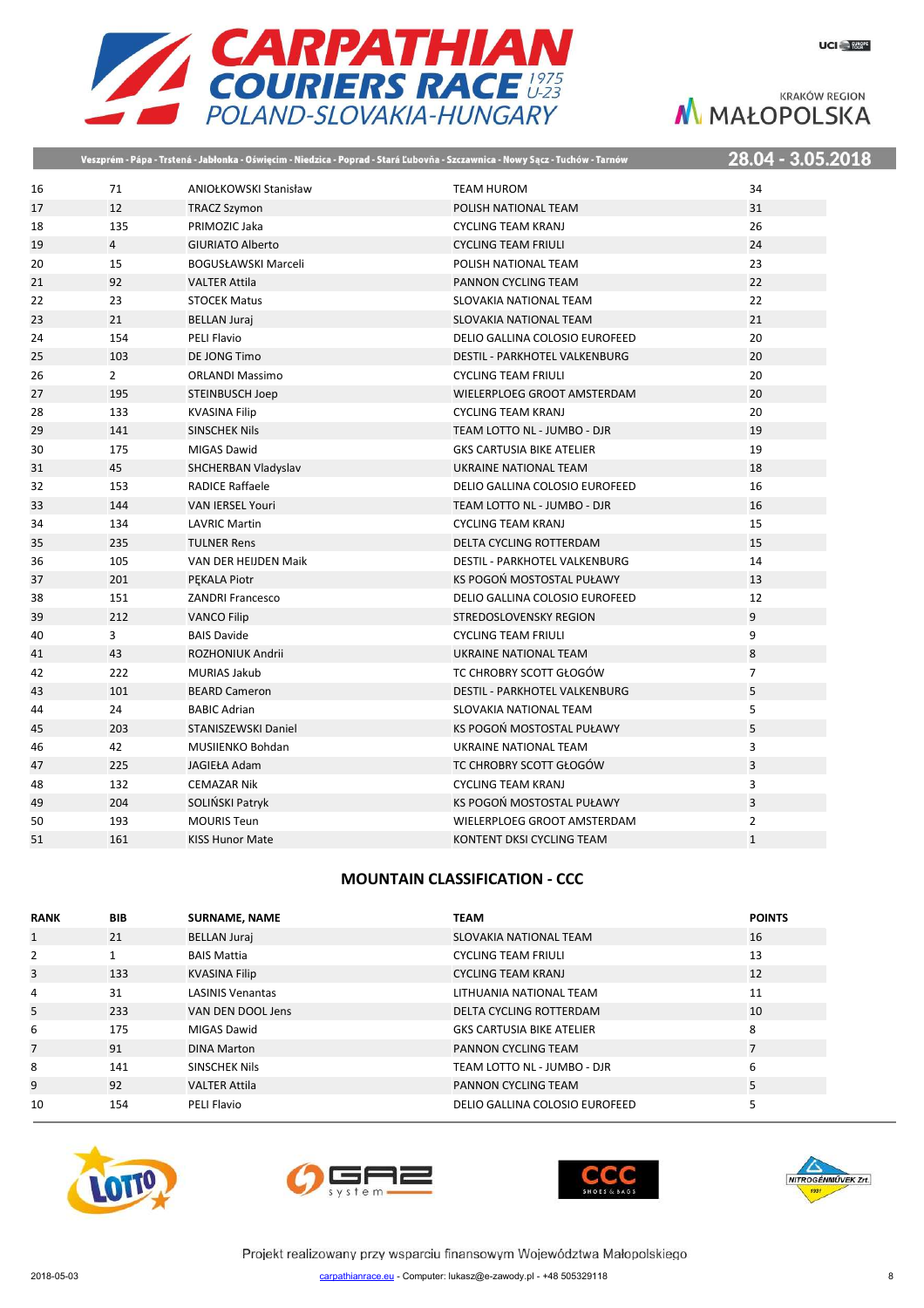

|    |     |                         | Veszprém - Pápa - Trstená - Jabłonka - Oświęcim - Niedzica - Poprad - Stará Ľubovňa - Szczawnica - Nowy Sącz - Tuchów - Tarnów | 28.04 - 3.05.2018 |  |
|----|-----|-------------------------|--------------------------------------------------------------------------------------------------------------------------------|-------------------|--|
|    |     |                         |                                                                                                                                |                   |  |
| 11 | 45  | SHCHERBAN Vladyslav     | UKRAINE NATIONAL TEAM                                                                                                          | 4                 |  |
| 12 | 191 | <b>BURGER Sven</b>      | WIELERPLOEG GROOT AMSTERDAM                                                                                                    |                   |  |
| 13 | 4   | <b>GIURIATO Alberto</b> | <b>CYCLING TEAM FRIULI</b>                                                                                                     | 2                 |  |
| 14 |     | <b>ORLANDI Massimo</b>  | <b>CYCLING TEAM FRIULI</b>                                                                                                     |                   |  |
| 15 | 153 | <b>RADICE Raffaele</b>  | DELIO GALLINA COLOSIO EUROFEED                                                                                                 |                   |  |
| 16 | 195 | STEINBUSCH Joep         | WIELERPLOEG GROOT AMSTERDAM                                                                                                    |                   |  |
| 17 | 11  | <b>MACIEJUK Filip</b>   | POLISH NATIONAL TEAM                                                                                                           |                   |  |
| 18 | 234 | <b>BAX Sjoerd</b>       | DELTA CYCLING ROTTERDAM                                                                                                        |                   |  |
|    |     |                         |                                                                                                                                |                   |  |

## **SPRINT CLASSIFICATION - MAŁOPOLSKA ORGANIZACJA TURYSTYCZNA**

| <b>RANK</b> | <b>BIB</b>   | <b>SURNAME, NAME</b>       | <b>TEAM</b>                          | <b>POINTS</b>  |
|-------------|--------------|----------------------------|--------------------------------------|----------------|
| 1           | $\mathbf{1}$ | <b>BAIS Mattia</b>         | <b>CYCLING TEAM FRIULI</b>           | 6              |
| 2           | 11           | <b>MACIEJUK Filip</b>      | POLISH NATIONAL TEAM                 | 6              |
| 3           | 234          | <b>BAX Sjoerd</b>          | <b>DELTA CYCLING ROTTERDAM</b>       | 5              |
| 4           | 31           | <b>LASINIS Venantas</b>    | LITHUANIA NATIONAL TEAM              | 5              |
| 5           | 83           | <b>KOCH Christian</b>      | <b>LKT TEAM BRANDENBURG</b>          | 5              |
| 6           | 233          | VAN DEN DOOL Jens          | DELTA CYCLING ROTTERDAM              | 4              |
| 7           | 195          | STEINBUSCH Joep            | WIELERPLOEG GROOT AMSTERDAM          | 3              |
| 8           | 102          | VAN LOON Jordi             | <b>DESTIL - PARKHOTEL VALKENBURG</b> | 3              |
| 9           | 155          | <b>DI FELICE Francesco</b> | DELIO GALLINA COLOSIO EUROFEED       | 3              |
| 10          | 13           | <b>MAŁECKI Kamil</b>       | POLISH NATIONAL TEAM                 | 3              |
| 11          | 175          | <b>MIGAS Dawid</b>         | <b>GKS CARTUSIA BIKE ATELIER</b>     | 3              |
| 12          | 141          | <b>SINSCHEK Nils</b>       | TEAM LOTTO NL - JUMBO - DJR          | $\overline{2}$ |
| 13          | 45           | SHCHERBAN Vladyslav        | UKRAINE NATIONAL TEAM                | $\overline{2}$ |
| 14          | 133          | <b>KVASINA Filip</b>       | <b>CYCLING TEAM KRANJ</b>            | $\mathbf{1}$   |
| 15          | 21           | <b>BELLAN Juraj</b>        | <b>SLOVAKIA NATIONAL TEAM</b>        | $\mathbf{1}$   |
| 16          | 23           | <b>STOCEK Matus</b>        | <b>SLOVAKIA NATIONAL TEAM</b>        | $\mathbf{1}$   |
| 17          | 135          | PRIMOZIC Jaka              | <b>CYCLING TEAM KRANJ</b>            | $\mathbf{1}$   |
| 18          | 203          | STANISZEWSKI Daniel        | KS POGOŃ MOSTOSTAL PUŁAWY            | $\mathbf{1}$   |
| 19          | 222          | <b>MURIAS Jakub</b>        | TC CHROBRY SCOTT GŁOGÓW              | $\mathbf{1}$   |
| 20          | 181          | ZAKARIA Akmal Hakim        | <b>TEAM SAPURA CYCLING</b>           | 1              |

President of the Commissaires Panel: Ness Inger